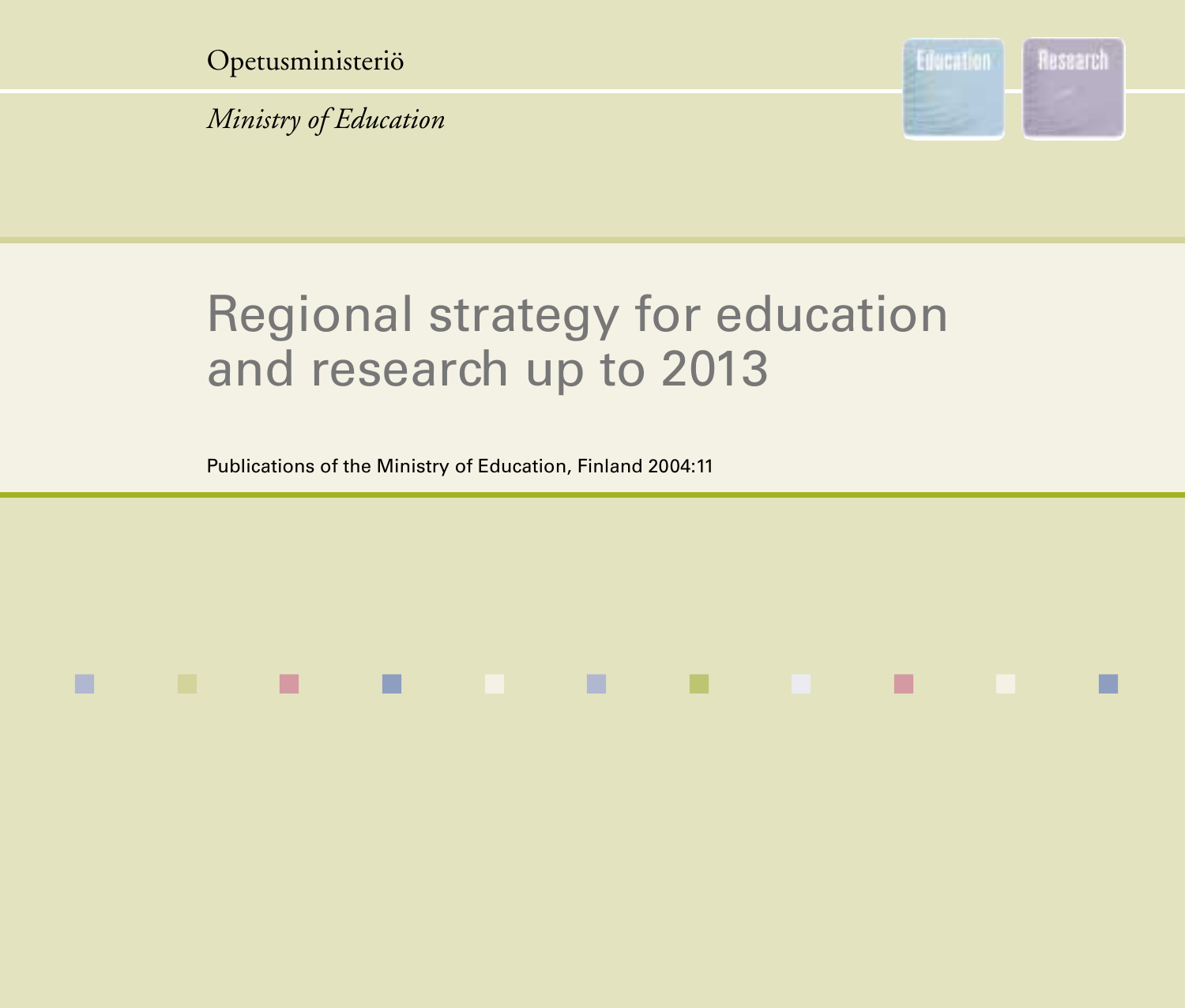### Regional strategy for education and research up to 2013

Publications of the Ministry of Education, Finland 2004:11

Opetusministeriö • Koulutus- ja tiedepolitiikan osasto

*Ministry of Education* • *Department for Education and Science Policy*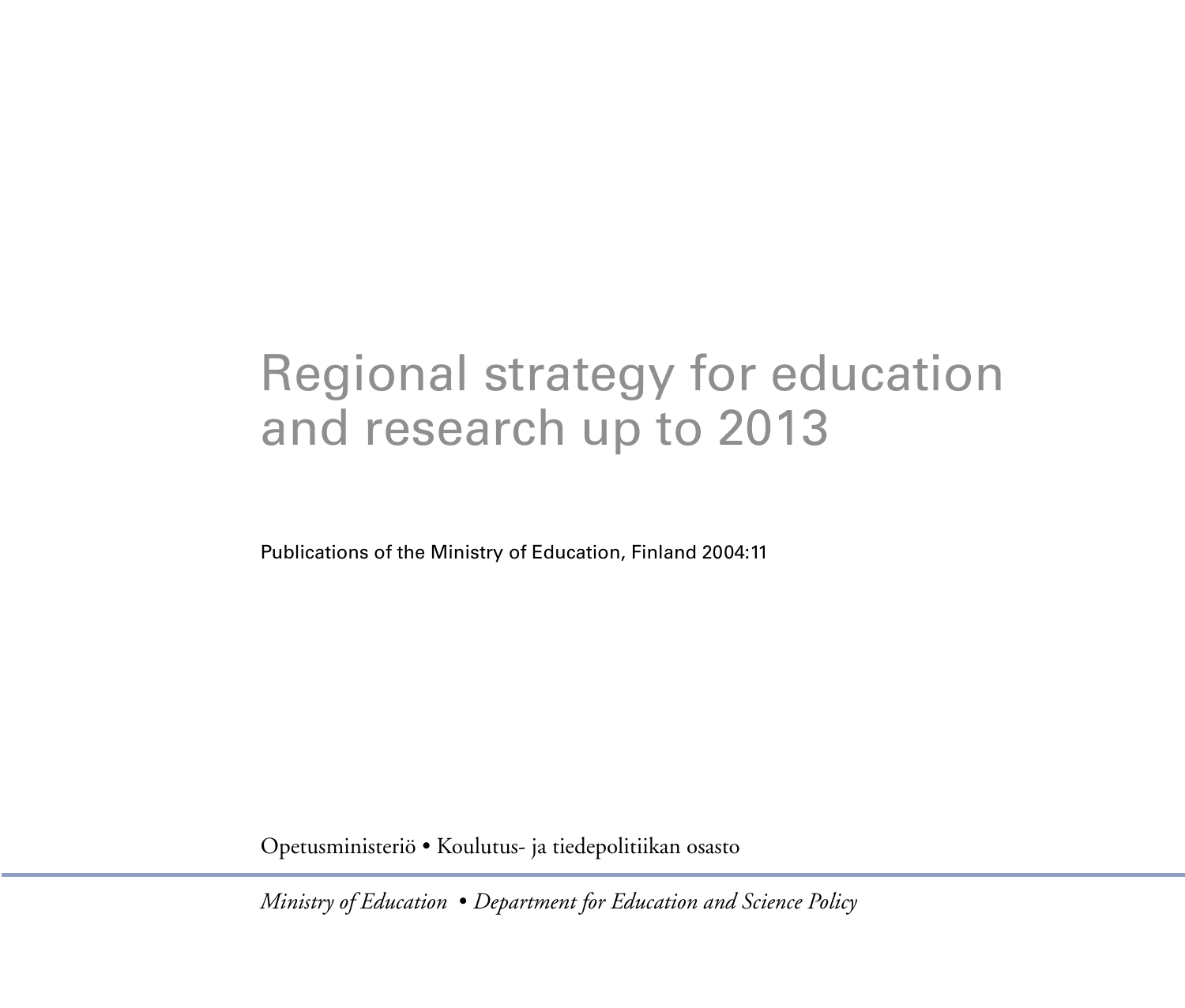

#### OPETUSMINISTERIÖ

Undervisningsministeriet

**MINISTRY OF EDUCATION** 

Ministère de l'Education

Ministry of Education Department for Education and Science Policy Meritullinkatu 10, Helsinki P.O. Box 29, FIN-00023 Government, Finland

www.minedu.fi/minedu/publications/index.html

Translation: Leena Möttölä Layout: Helena Kajander Printed by Helsinki University Press

ISBN 952-442-706-0 (pbk.) ISBN 952-442-707-9 (PDF) ISSN 1458-8110

Publications of the Ministry of Education, Finland 2004:11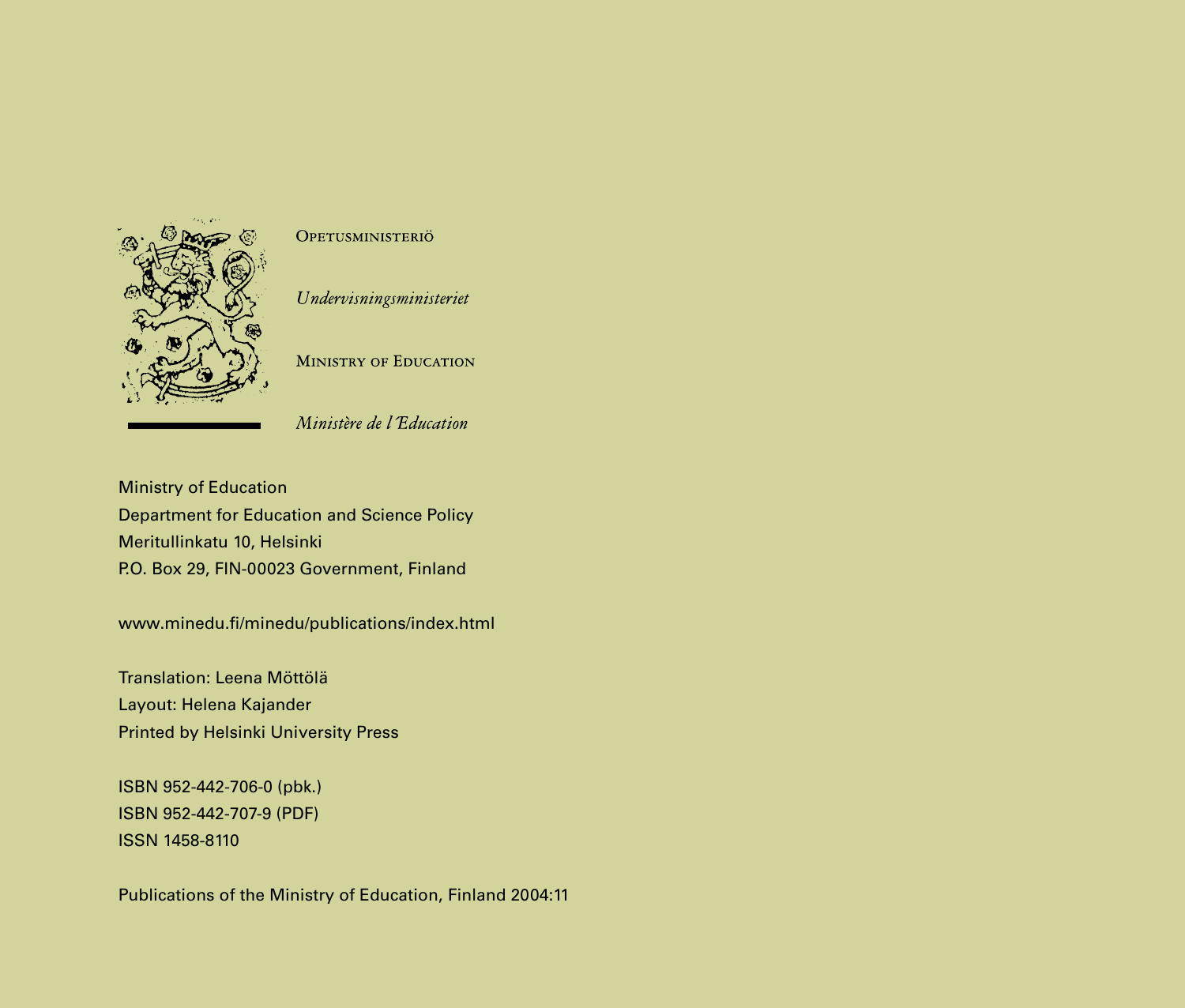Regional strategy for education and research up to 2013

### **Contents**

| Foreword                                    |    |
|---------------------------------------------|----|
| Vision and strategic policy lines           |    |
| for the regional development of education   |    |
| and research                                | 5  |
| Sectoral visions and strategic policy lines |    |
| in regional development                     | 7  |
| Pre-primary and basic education             | 8  |
| Upper secondary level                       | 10 |
| Higher education                            | 12 |
| Adult education and training                | 14 |
| Research and development                    | 16 |
| Finland as part of the European education   |    |
| and research area                           | 18 |
| Review and development of the strategy      | 20 |

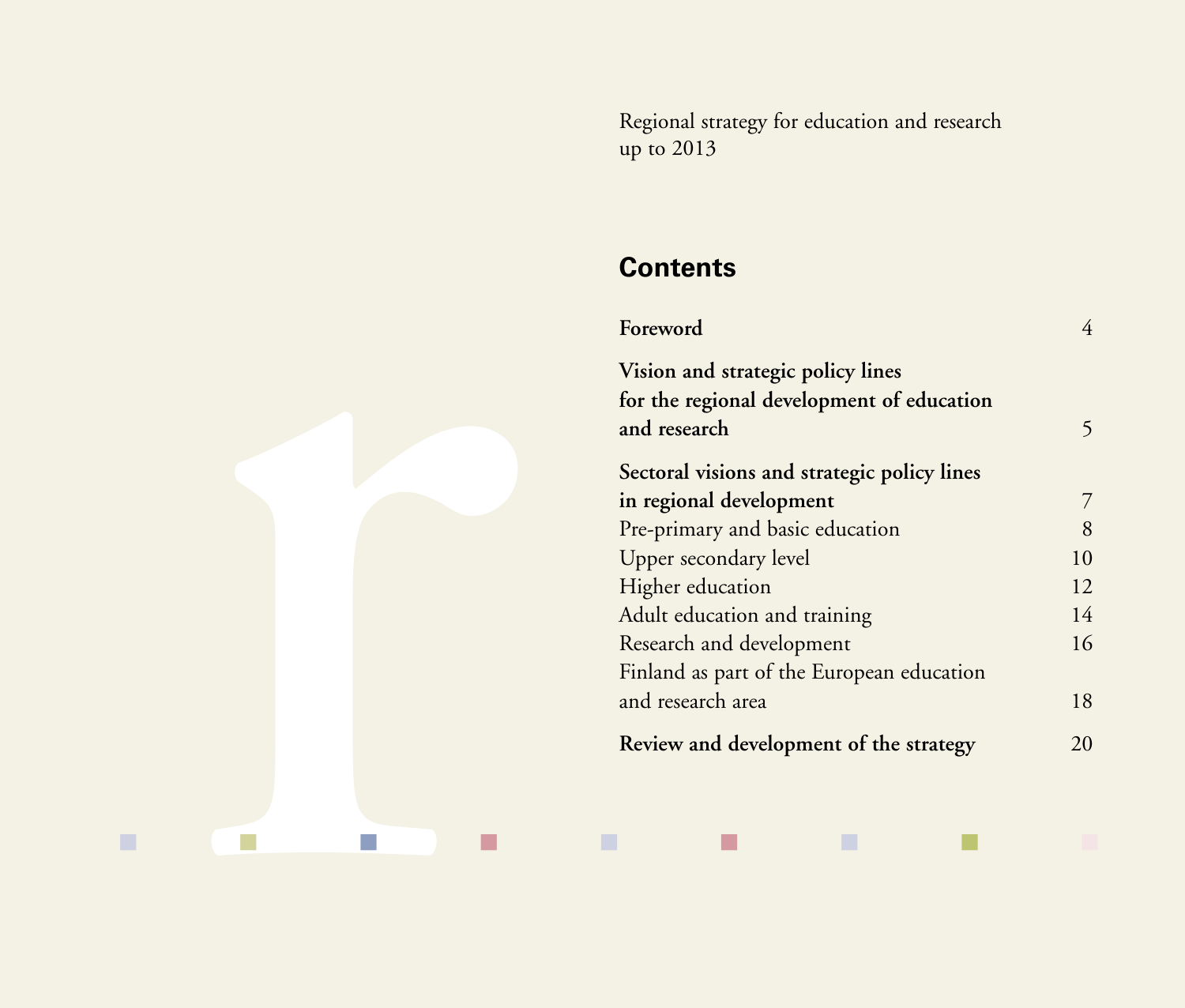### Foreword

In 2002 the Ministry of Education devised a regional strategy for its administrative field up to 2013. In the strategy, the Ministry outlines the following vision for regional development:

"Finland has high-standard educational, research and cultural services covering all parts of the country, which promote welfare in Finnish society and the welfare and equality of its citizens and are responsive to changes in the operational environment."

The *Ministry of Education Strategy 2015* outlines targets and means for responding to changes in society. One foreseeable change is regional development and differentiation. Regional development can be significantly influenced by means of education, training and research.

This regional strategy for education and research up to 2013 presents the visions and strategic policy lines which underpin efforts to boost the positive regional effect of education and research in the whole of Finland.

Arvo Jäppinen Director General Department for Education and Science Policy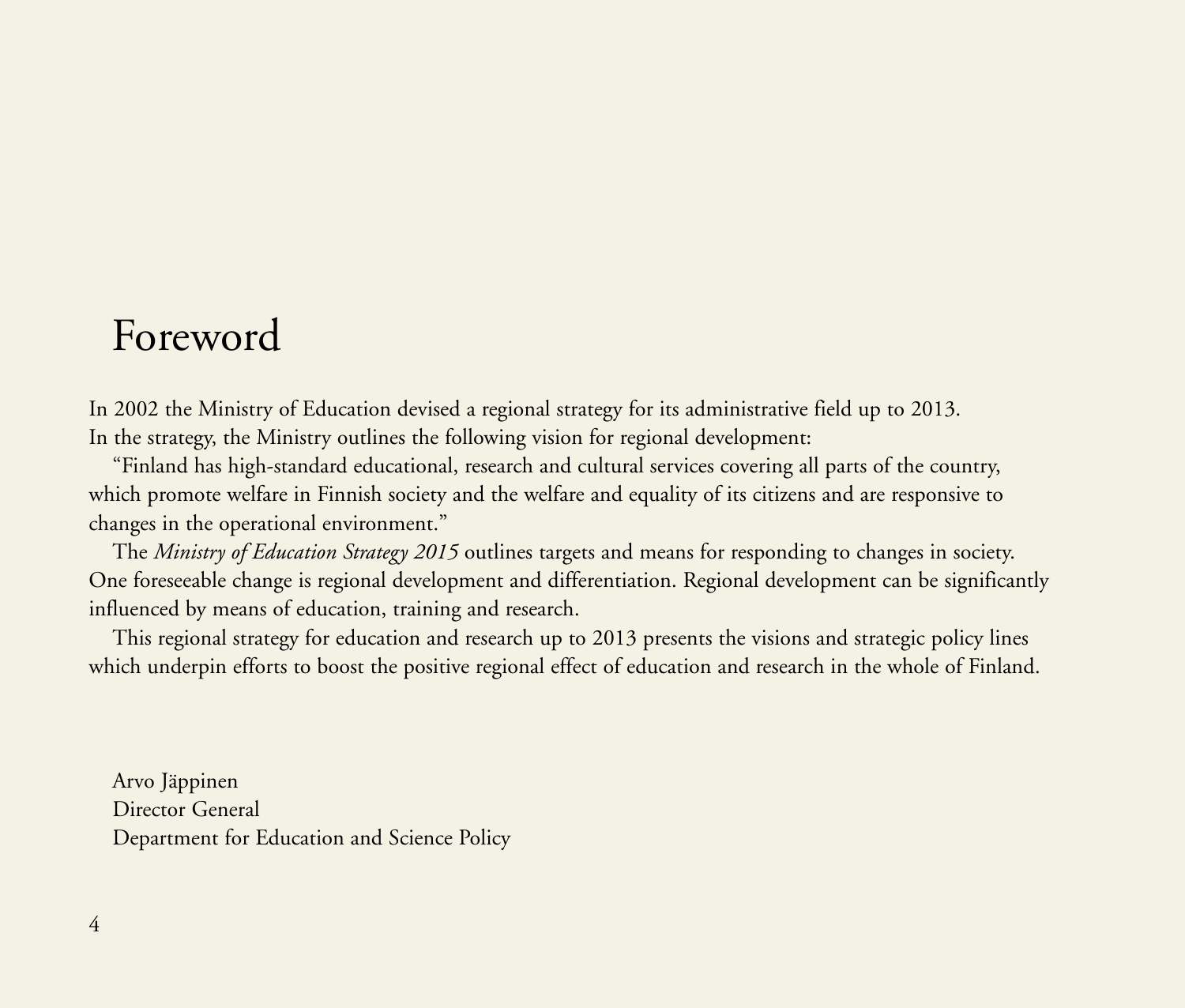### Vision and strategic policy lines for the regional development of education and research



*"Finland's welfare and international competitiveness rest on the vitality and innovativeness of the regions, which is promoted by regionally comprehensive provision of education and research."*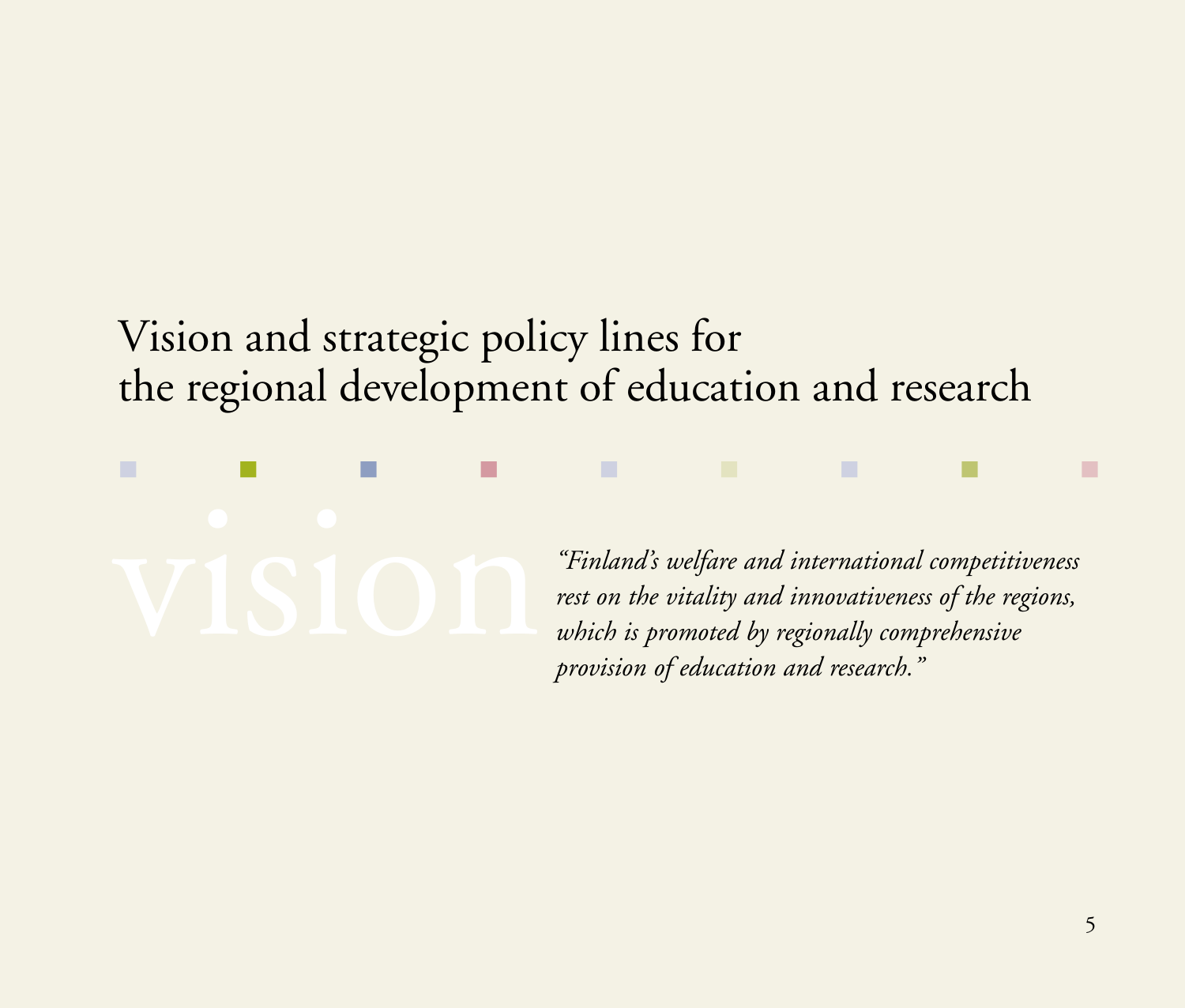Means of promoting the creation and development of competitive regional innovation environments through education and research:

- Supporting quality enhancement in education and research and ensuring sufficient basic resources in different parts of the country.
- Reconciling development objectives set in national and regional policies with development targets set for regional development, with emphasis on the different strengths and development needs of the regions.
- Strengthening regional cooperation between providers of education and research and local business, industry and other stakeholders.
- Stepping up cooperation between the education and research systems with a view to attaining the strategic targets.
- Promoting the development of regional education and research policies by linking education and

research with the regional industrial and welfare strategies and by stepping up regional labour and education foresights.

- Boosting the emergence of an international infrastructure of the regions and increasing international exchanges and interaction in secondary and higher education institutions.
- Strengthening linkages between immigration and educational policies by primarily targeting immigrants' education and training outside the Helsinki Metropolitan Area and taking advantage of education and training services which become available in the regions owing to decreasing populations.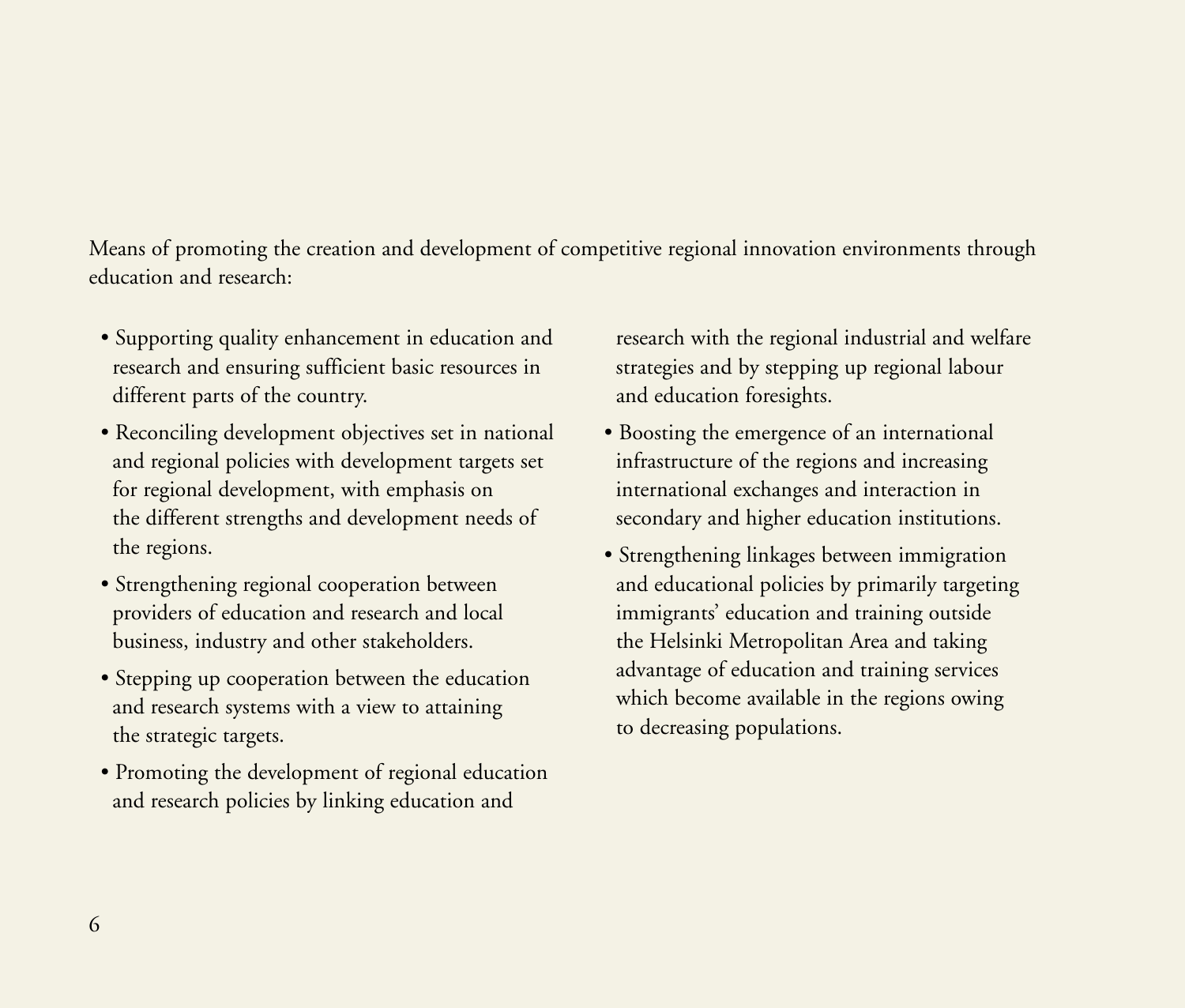Sectoral visions and strategic policy lines in regional development

■ ■ ■ ■ ■ ■ ■ ■ ■

*Sectoral and cross-sectoral visions and strategic policy lines expanding on the overall line of action in education and research.*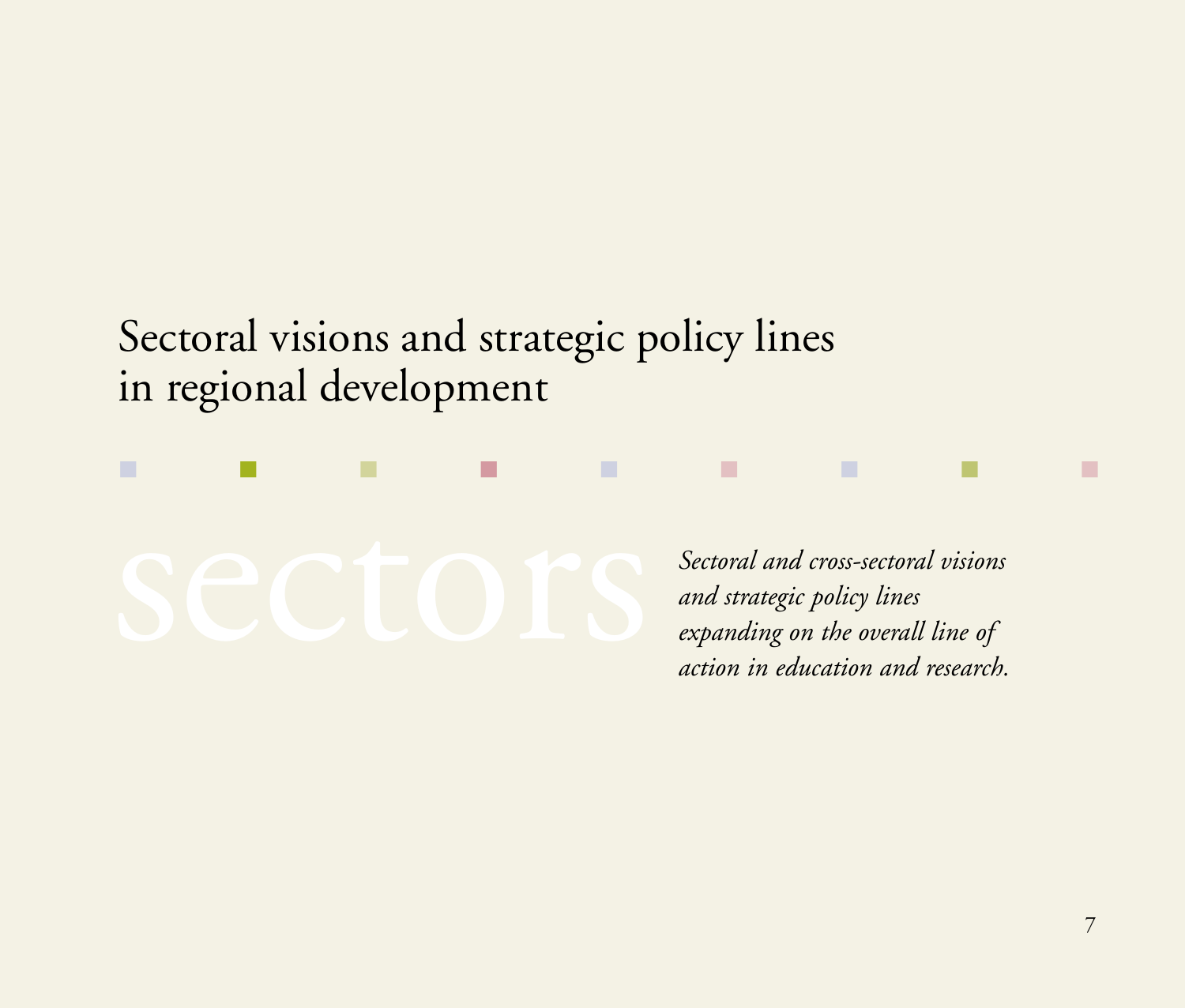# Pre-primary and basic education

■ ■ ■ ■ ■ ■ ■ ■ ■

*VISION*

"Locally and regionally comprehensive, high-standard pre-primary *and basic education makes schooling accessible wherever pupils live and equips all school-leavers for further education and training. LOCAL CONTRATE ACTOR*<br> *LOCALLY and regionally comprehensive, high-standard pre-primary*<br> *Locally and regionally comprehensive, high-standard pre-primary*<br> *pmd equips all school-leavers for further education and maining*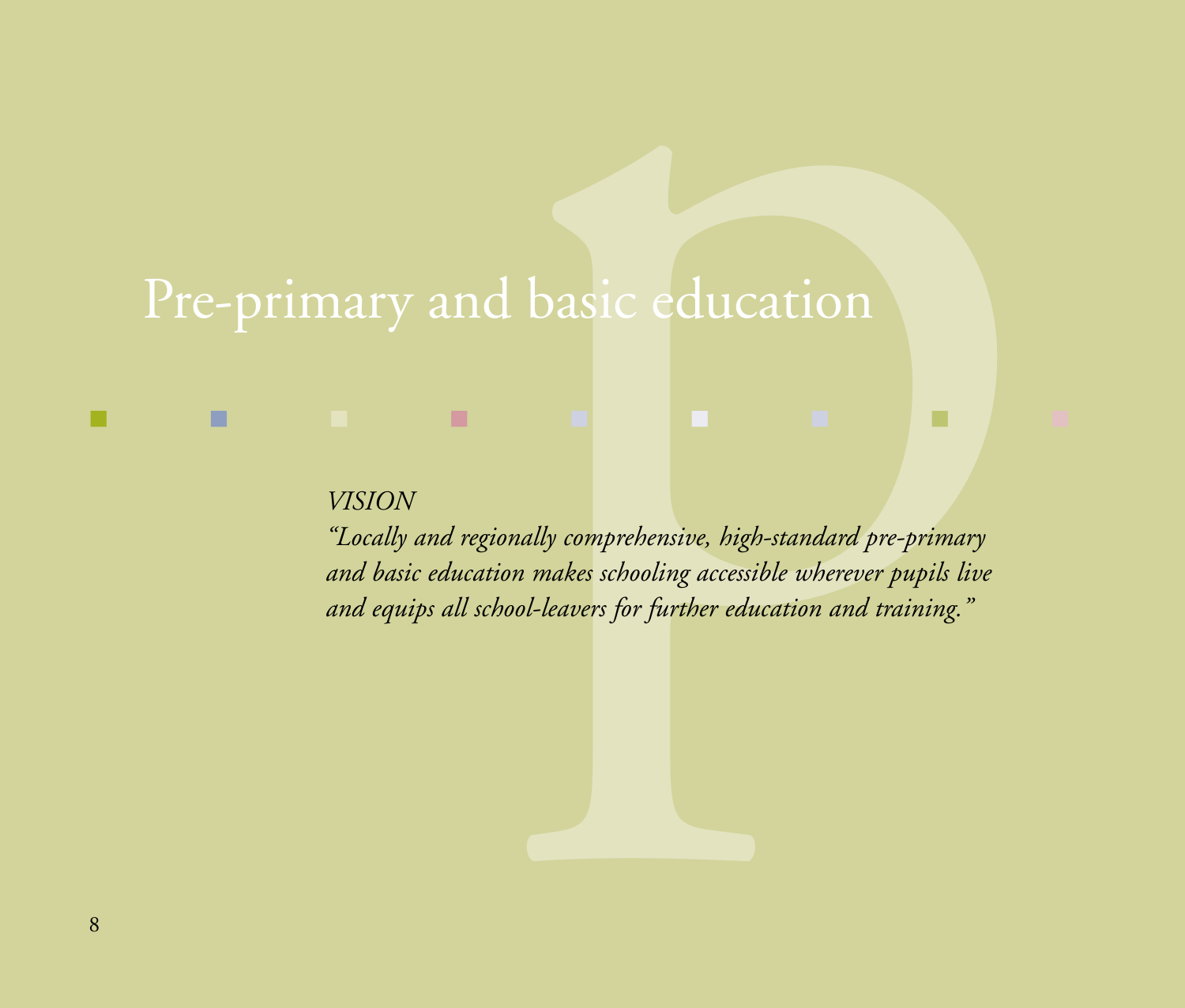- Education providers' regional cooperation networks will help assure local pre-primary and basic education services.
- Schools providing pre-primary and basic education will cooperate actively at the regional and national levels and participate in international projects geared to develop teaching.
- New teaching methods and virtual learning environments will help secure high-standard basic education all over Finland.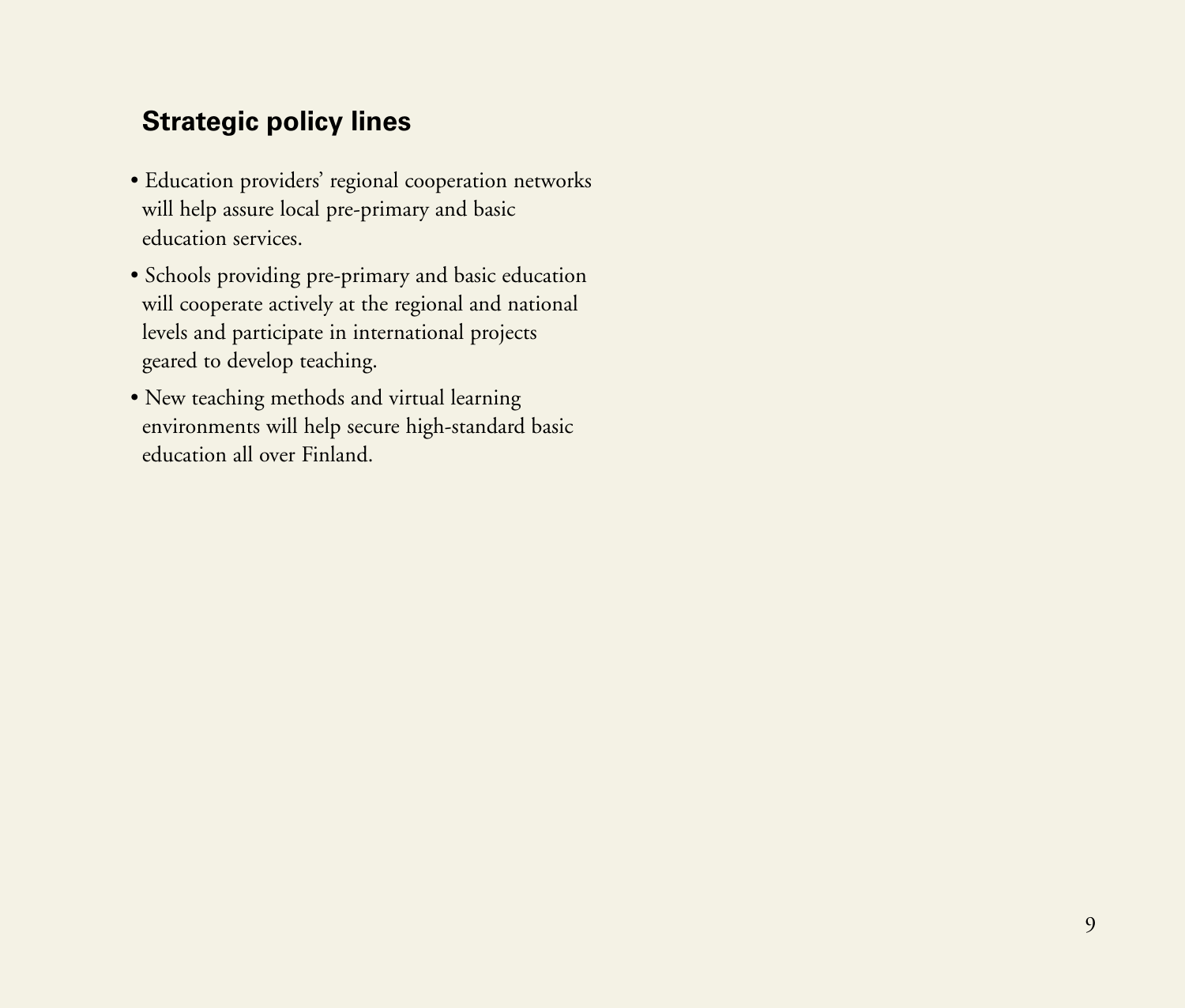# Upper secondary level General and vocational education

#### *VISION*

"The provision of secondary education and training is regionally *comprehensive. Education and training equip young people and the adult population with first-rate qualifications for further education and for entering the labour market.* **The provision of secondary**<br> **The provision of secondary education and training is regionally<br>** *The provision of secondary education and training is regionally<br>
omprehensive. Education and training equip young people and<br>* 

*"The upper secondary school provides a solid and high-standard general education, irrespective the place of residence."*

■ ■ ■ ■ ■ ■ ■ ■ ■

*"Vocational education and training actively promotes regional competitiveness, welfare and working life development by responding to the skills needs of the population and local business and industry."*

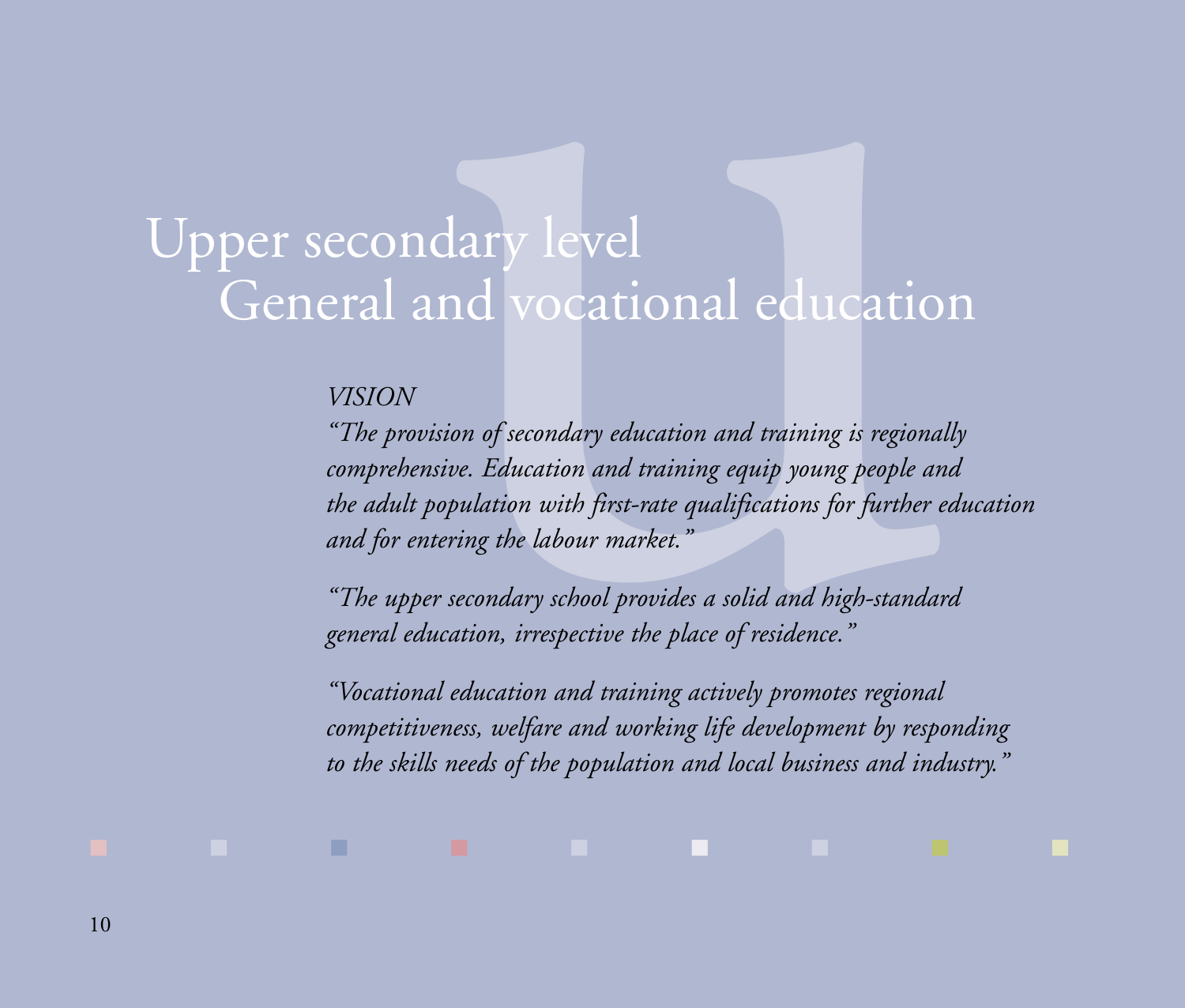- Regionally comprehensive provision of secondary education and training will be secured through the promotion of resource use based on education providers' cooperation.
- The secondary education steering and financing system will be developed to accommodate regional differences in operational environments and to strengthen education providers' prerequisites for carrying out their basic mission in different parts of the country.
- Opportunities for secondary education and training will be expanded and diversified in different regions through the development of ICT-based learning environments, multi-form learning, and pedagogic action models in support of these.
- Measures will be taken to promote secondary education providers' prerequisites for supporting the learning of pupils and students both of different learning capacities and from different ethnic and cultural backgrounds, as well as their assimilation into society.
- Adequate resources will be secured to vocational training providers for responding to the knowledge needs of young people and adults in their regions and for functioning as working life developers through the creation of networks which enable them to form regionally strong entities.
- Measures will be taken to enhance the impact of the steering and financing system on regional development through funding based on educational quality, incentive and performance, which will be developed as part of results-based steering and management in vocational education and training.
- The role of vocational education and training in the regional innovation system and as a regional skills developer will be bolstered through enhanced contacts with the world of work and the development of work-based training forms and learning environments.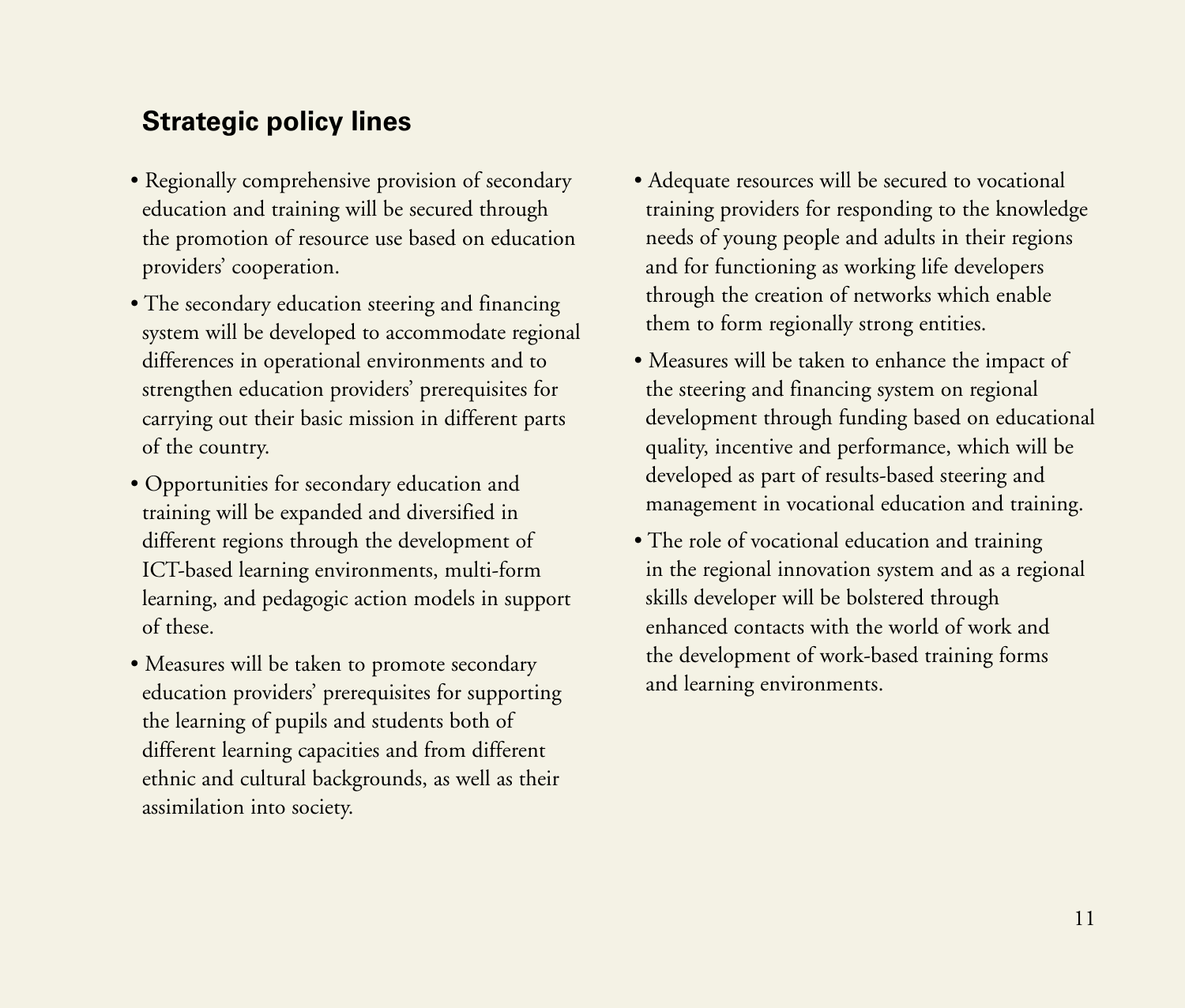# Higher education

#### *VISION*

ion<br>
Signal Constant Constant of the society at large and constitutes<br>
Signal development."<br>
Signal development."<br>
Signal Constitutes<br>
Signal development."<br>
Signal Constitutes<br>
Signal Constitutes<br>
Signal Constitutes<br>
Signa *"A regionally comprehensive higher education system of an international standard works in interaction with society at large and constitutes a strong influence on regional development."*

■ ■ ■ ■ ■ ■ ■ ■ ■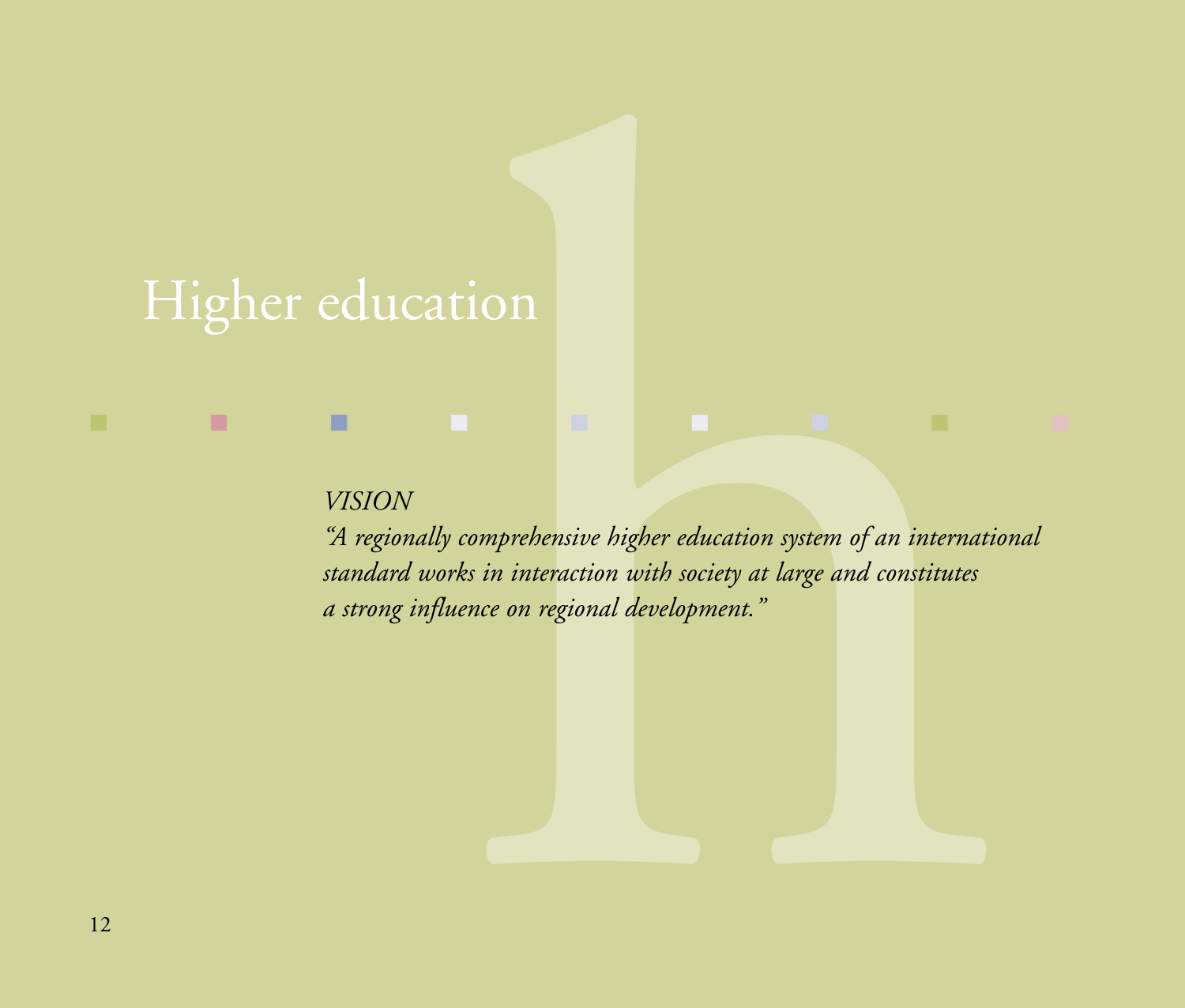- The regional impact of higher education will be enhanced through the development of R&D and adult education alongside undergraduate education.
- The activities of the regionally decentralised higher education system will be based on universities' and polytechnics' mutually complementary knowledge, which will be developed with emphasis on the strengths of the regions.
- The practice in cooperation and division of work between higher education institutions will be clarified on the basis of the universities' and polytechnics' joint regional strategies, with due consideration to the fact that the universities' operations are more national in nature.
- Cooperation and structural development will be undertaken to promote the creation of sufficiently large and diversified higher education units needed to assure the quality of education and research.
- The polytechnic network will be developed on the basis of a skeletal structure of large units and a supplementary structure of regional service networks. The universities' activities in the regions will be strengthened through measures to enhance the existing network and further develop the existing regional university centres.
- The special characteristics of the regions will be taken into account in the anticipation of access to graduate labour force. The response to the educational needs of the regions will be based on the use of universities' and polytechnics' current knowledge and service reserves and the further development of their adult education supply. The needs of regional business and industry will be met with a diversified adult education supply at polytechnics.
- The regional networks of universities and polytechnics will be developed to respond to educational needs in the regions. With a view to strengthening the network, open university and polytechnic studies, other adult education, and education relating to educational and cultural self-development will be enhanced with reference to the needs of business and industry and the world of work in general. Open university education will be developed as a track leading to degree studies.
- Measures will be taken to strengthen the prerequisites of higher education institutions for cooperating and networking with other players in their regions.
- Cooperation between the higher education institutions in the Helsinki Metropolitan Area will be intensified and their knowledge will also be utilised more widely in the country.
- Surveys and assessments of the regional impact of higher education institutions will be increased with a view to promoting regional innovation systems and identifying problem points in the innovation chain.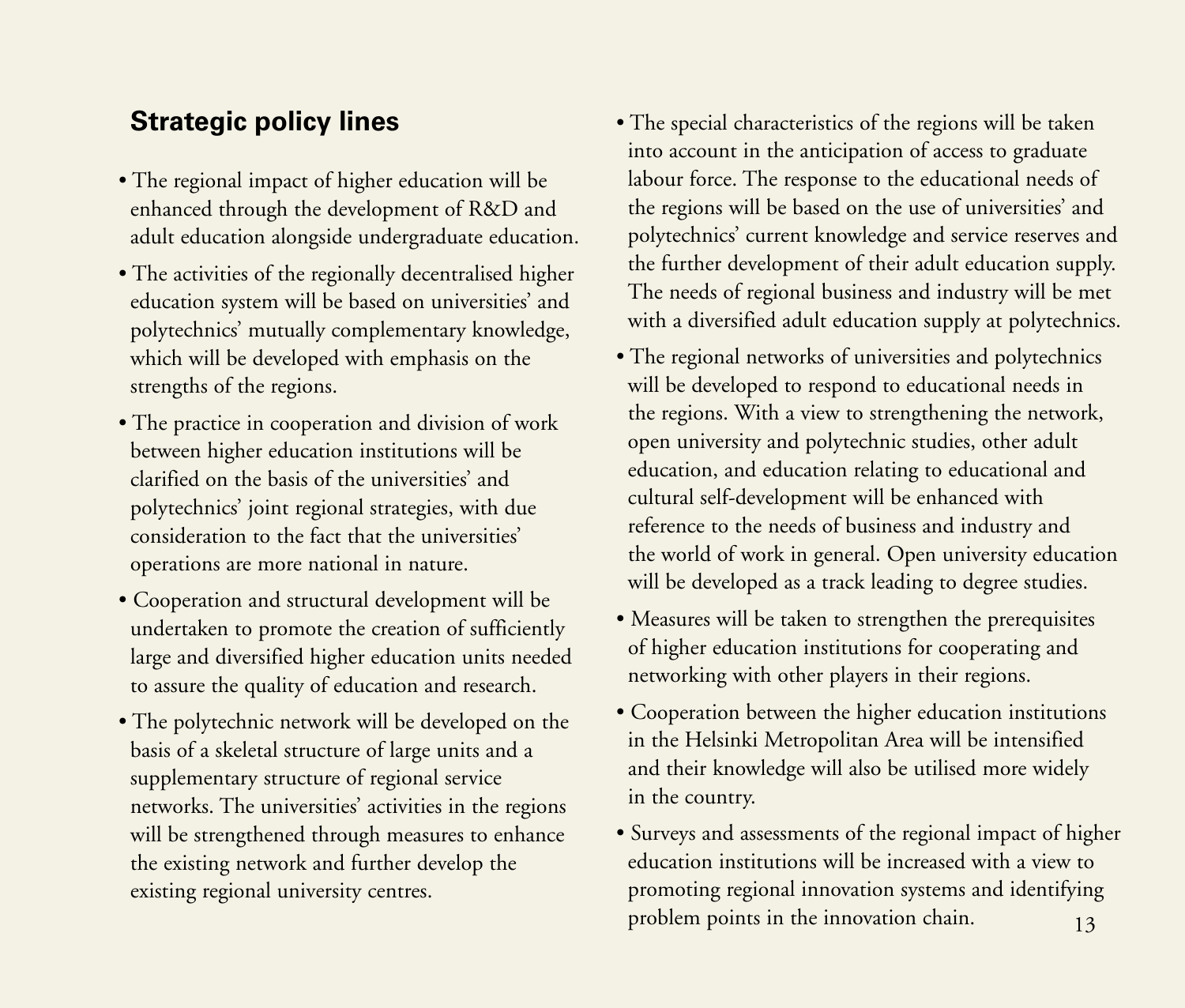*VISION*

Adult education and training<br>VISION<br>The adult education system which responds to changing knowledge<br>needs in society and to adults' educational and cultural needs offers<br>opportunities for high-quality lifelong learning all *"An adult education system which responds to changing knowledge needs in society and to adults' educational and cultural needs offers opportunities for high-quality lifelong learning all over the country."*

■ ■ ■ ■ ■ ■ ■ ■ ■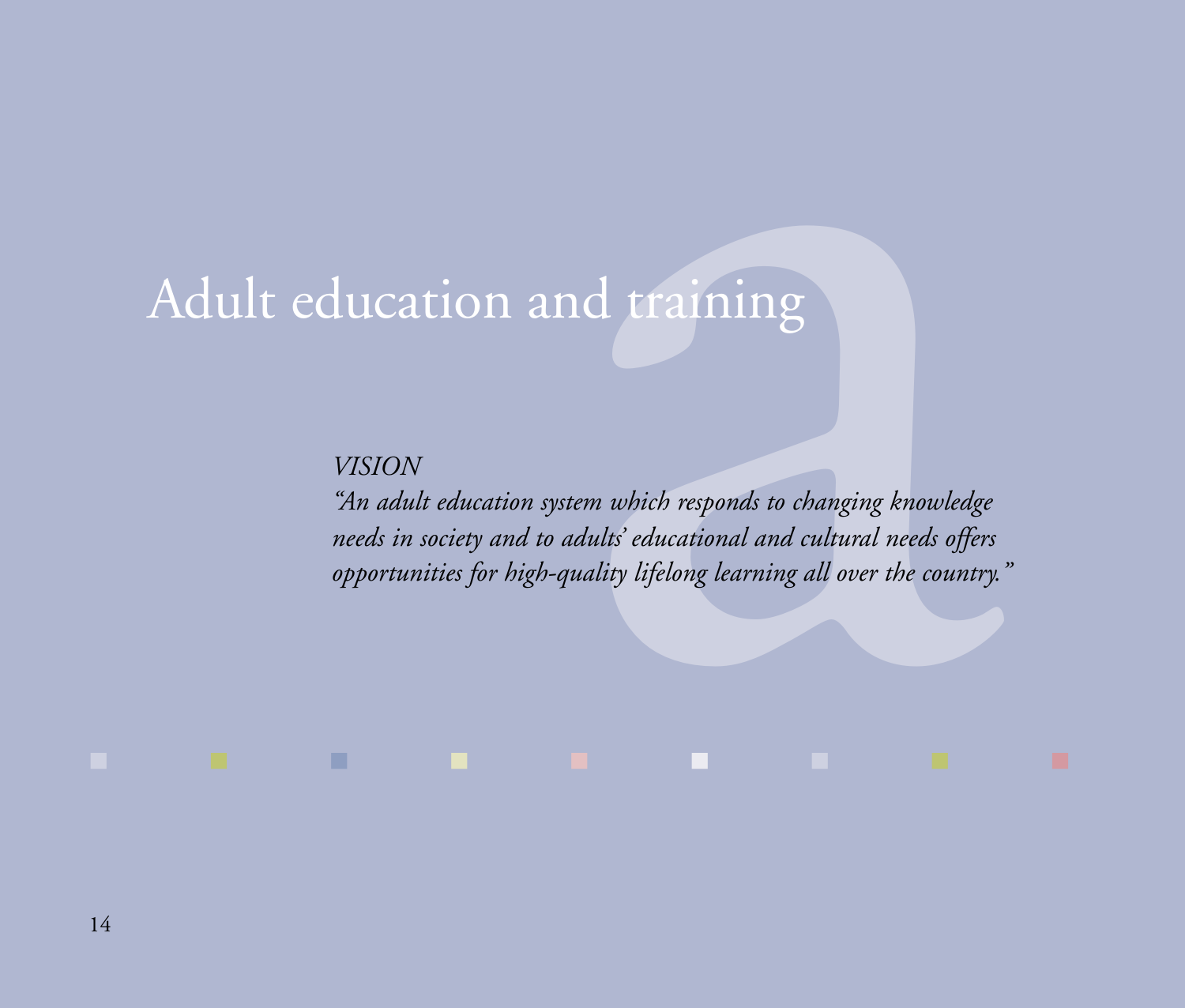- Measures will be taken to secure the supply of and access to adult education and training in all regions through increased cooperation between education providers, secondary institutions, polytechnics and universities, and through the application and development of the new technologies.
- Regions and districts will be encouraged to draw up comprehensive adult education development plans in consultation with local authorities, education providers, polytechnics and universities, business and industry, and civic organisations.
- The system for steering adult education will be developed to enable adult education and training to be planned, steered and monitored both as a whole and as separate sectors at the regional and national levels.
- The programme for raising the level of education among the working age population will be implemented by means of regional cooperation networks, and opportunities will be secured for untrained adults to upgrade their training even after the programme has terminated.
- Adult education and training will be used as a means of enabling all citizens to acquire the basic ICT skills they need in work, studies, transactions in society and other interaction. Adult education and training organisations will take part in different joint projects.
- Measures will be taken to improve adults' access to up-to-date information about education and training supply in their region which meets their needs.
- Access to the educational and recreational services available in liberal adult education will be secured in different parts of the country.
- The educational and cultural needs of the growing retired population will be taken into account especially through measures to enhance the capacity of liberal adult education institutions and to develop cooperation with local and regional cultural administrations, civic organisations and the social and health sector.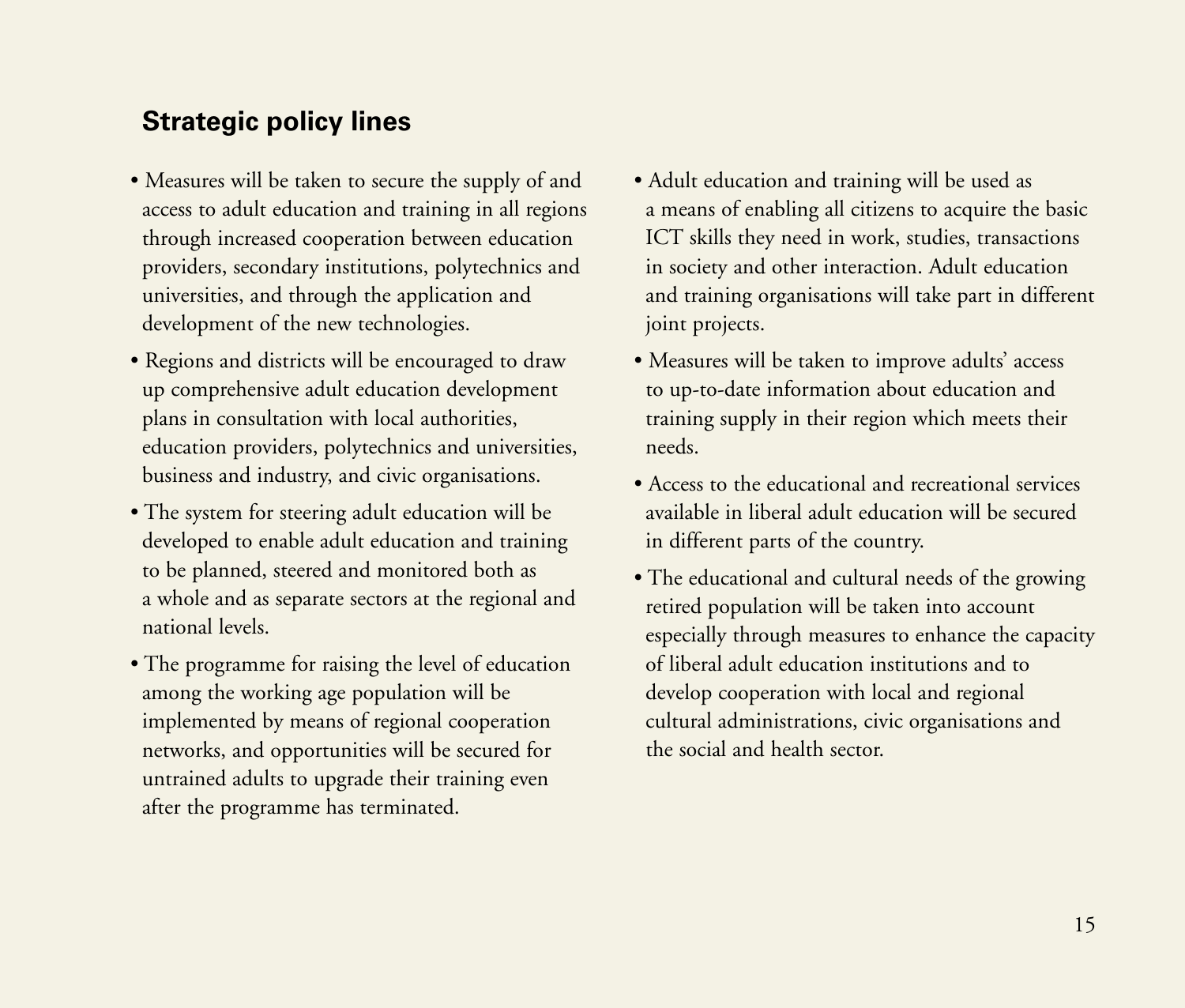# Research and development

#### *VISION*

"Research and development is of a high quality in the different regions *and its results are utilised in a versatile and effective way to strengthen the vitality and welfare of the regions. The regional innovation environments are based on university research and polytechnic R&D, which is geared to working life and regional development. Research and development is of a high quality in the different regions*<br>*Research and development is of a high quality in the different regions*<br>*Pacearch and development is of a high quality in the different regions*<br>*Pa* 

■ ■ ■ ■ ■ ■ ■ ■ ■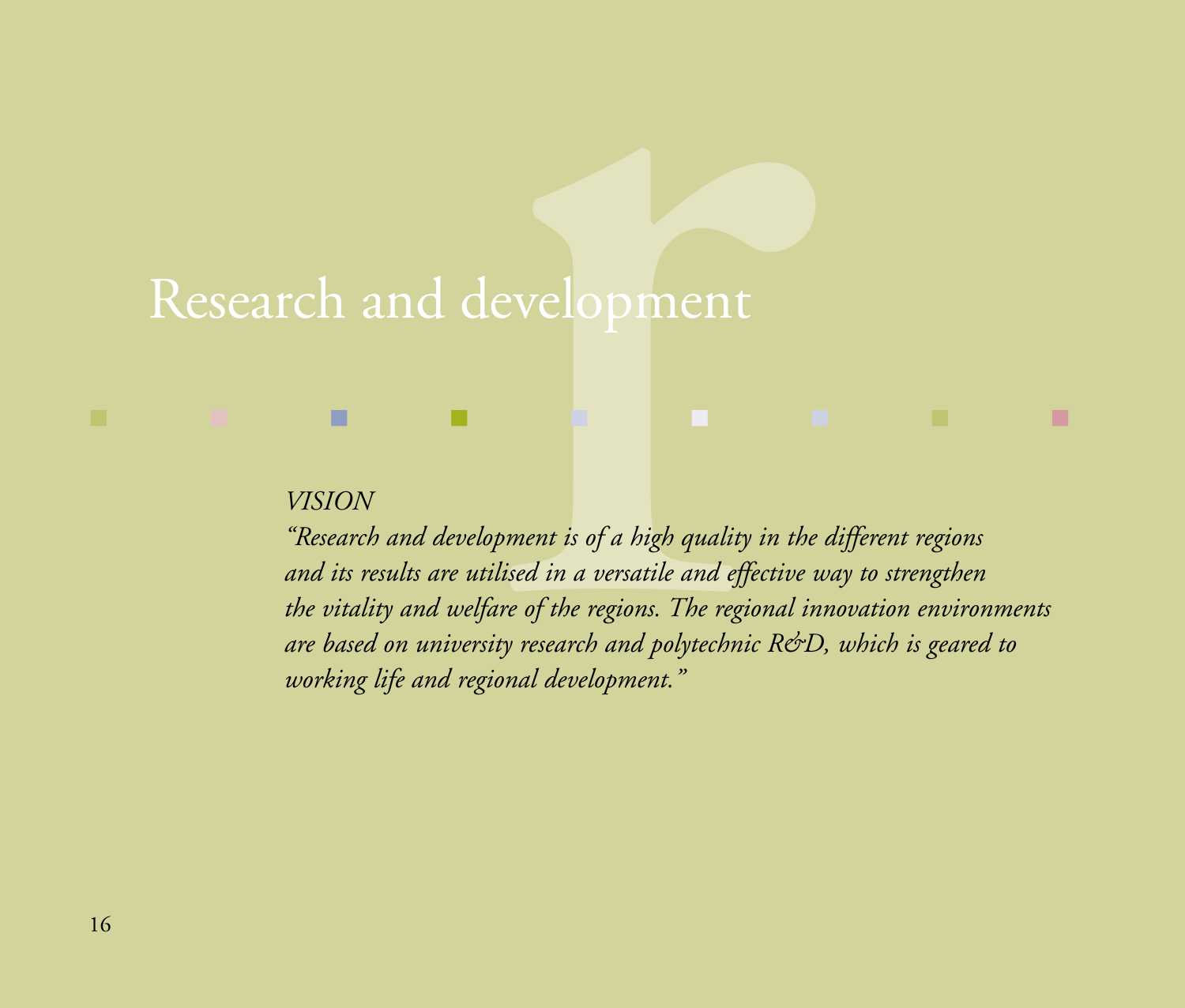- Research and development in higher education institutions will be based on the development of their own strengths and on varied local, national and international networking.
- The Academy of Finland will support highstandard research with long-term funding based on quality.
- Research infrastructures and support services will be developed to make quality R&D results available in different parts of the country.
- The utilisation of research findings will be developed to make the knowledge of universities and polytechnics easily and flexibly accessible in different regions.
- Measures will be taken to strengthen regional research cooperation between universities and polytechnics.
- Measures will be taken to strengthen universities and polytechnics' cooperation with other players in the region.
- Measures will be taken to strengthen universities' and polytechnics' contribution to the Centre of Expertise and Regional Centre Programmes and to science parks and technology centres.
- The operations of large, versatile research environments will be enhanced and their knowledge will also be utilised outside their own regions.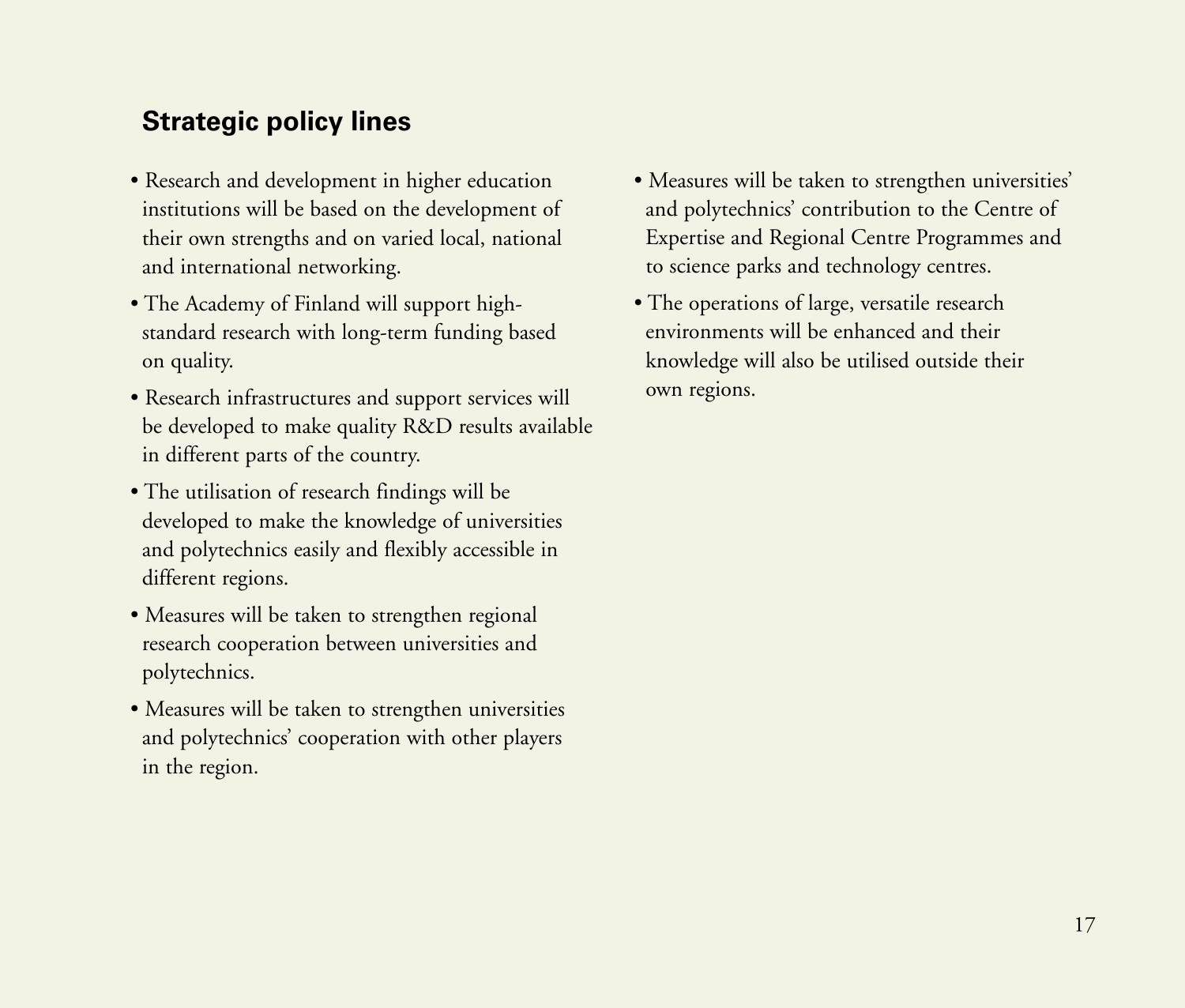Finland as part of the European education and research area

*VISION*

■ ■ ■ ■ ■ ■ ■ ■ ■

the European<br>
earch area<br>
the area and research policy<br>
meducation and research policy<br>
reloping competitive European<br>
reloping competitive European<br>
relines.<br>
Pimension." *"Finland will constitute a respected participant and influence both in European education and research policy and in European cooperation, developing competitive European knowledge and the EU Northern Dimension."*

18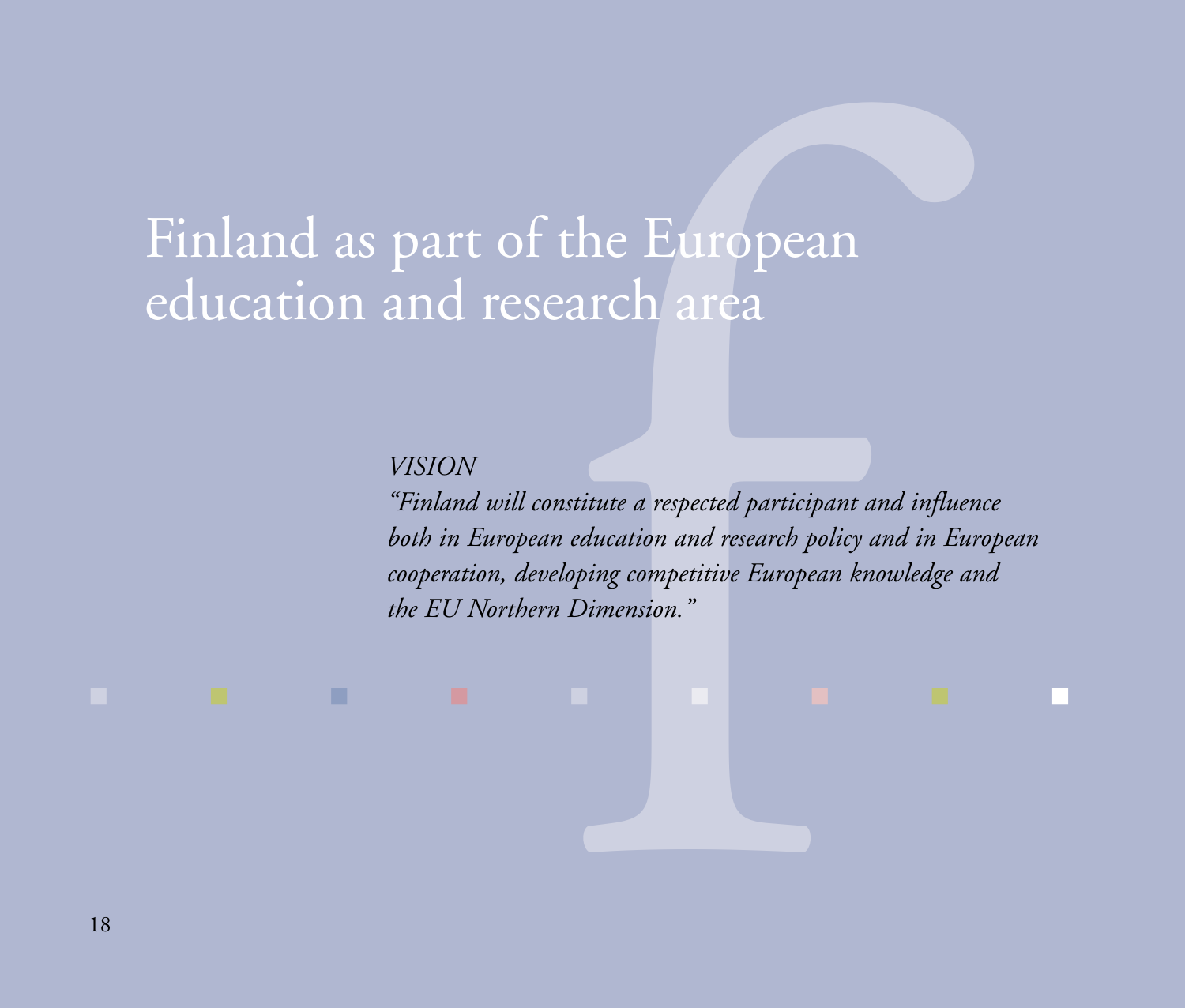- The application of new knowledge and the regions' prerequisites will be strengthened by means of cross-border networking between regions.
- The development of regional education, research and innovation will capitalise on the EU Structural Funds and other opportunities inherent in international cooperation.
- In its cooperation with the adjacent areas, Finland will promote cross-border knowledge transfer which supports regional development.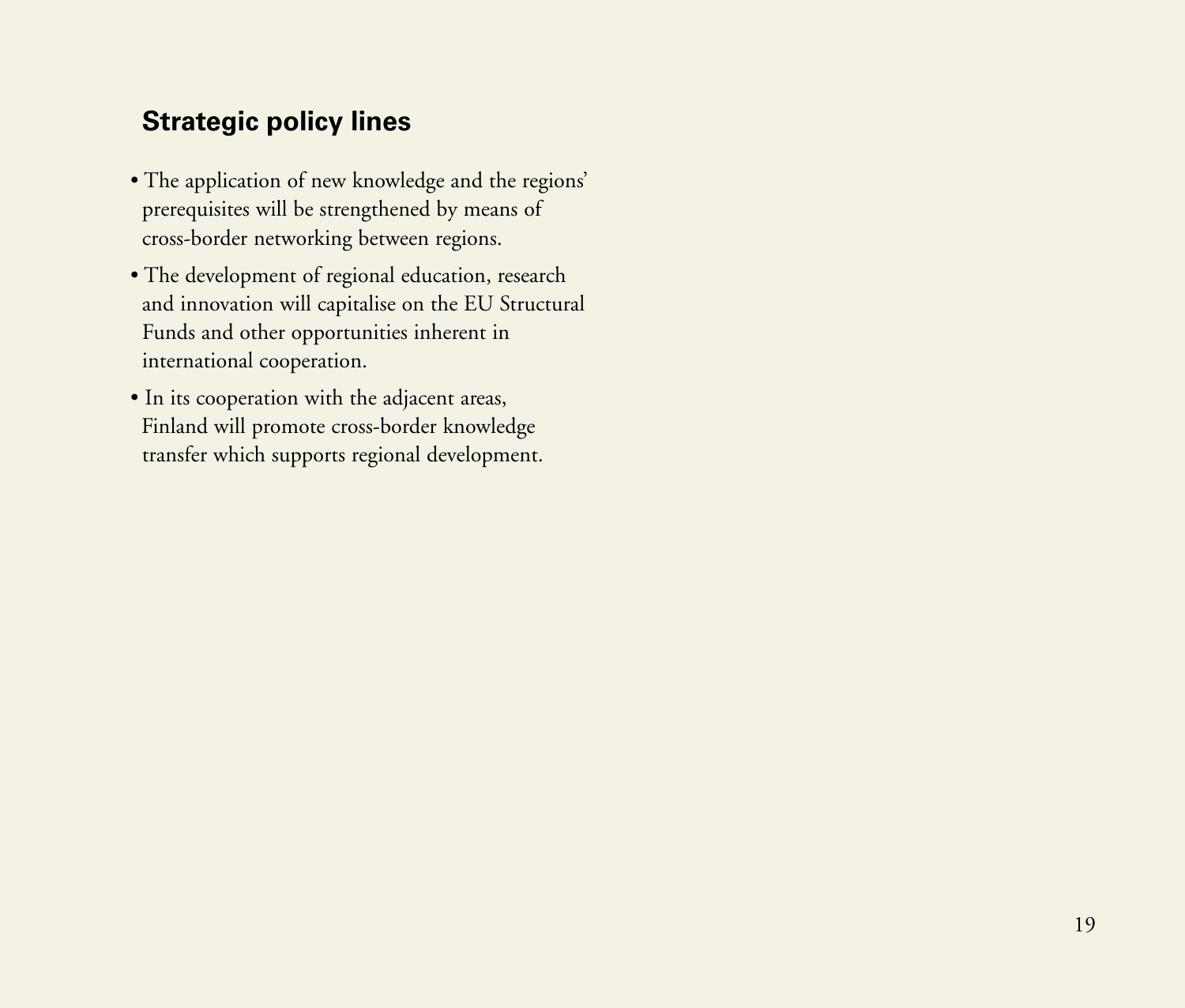### Review and development of the strategy

■ ■ ■ ■ ■ ■ ■ ■ ■

*The units of the Department for Education*<br>and Science Policy will see to the implemen<br>of the strategy. The strategy will be revised in<br>developed at least every four years in respon<br>in the operational environments and to *and Science Policy will see to the implementation of the strategy. The strategy will be revised and further developed at least every four years in response to changes in the operational environments and to policies outlined in the Government Programmes and in the Development Plan for Education and Research.*